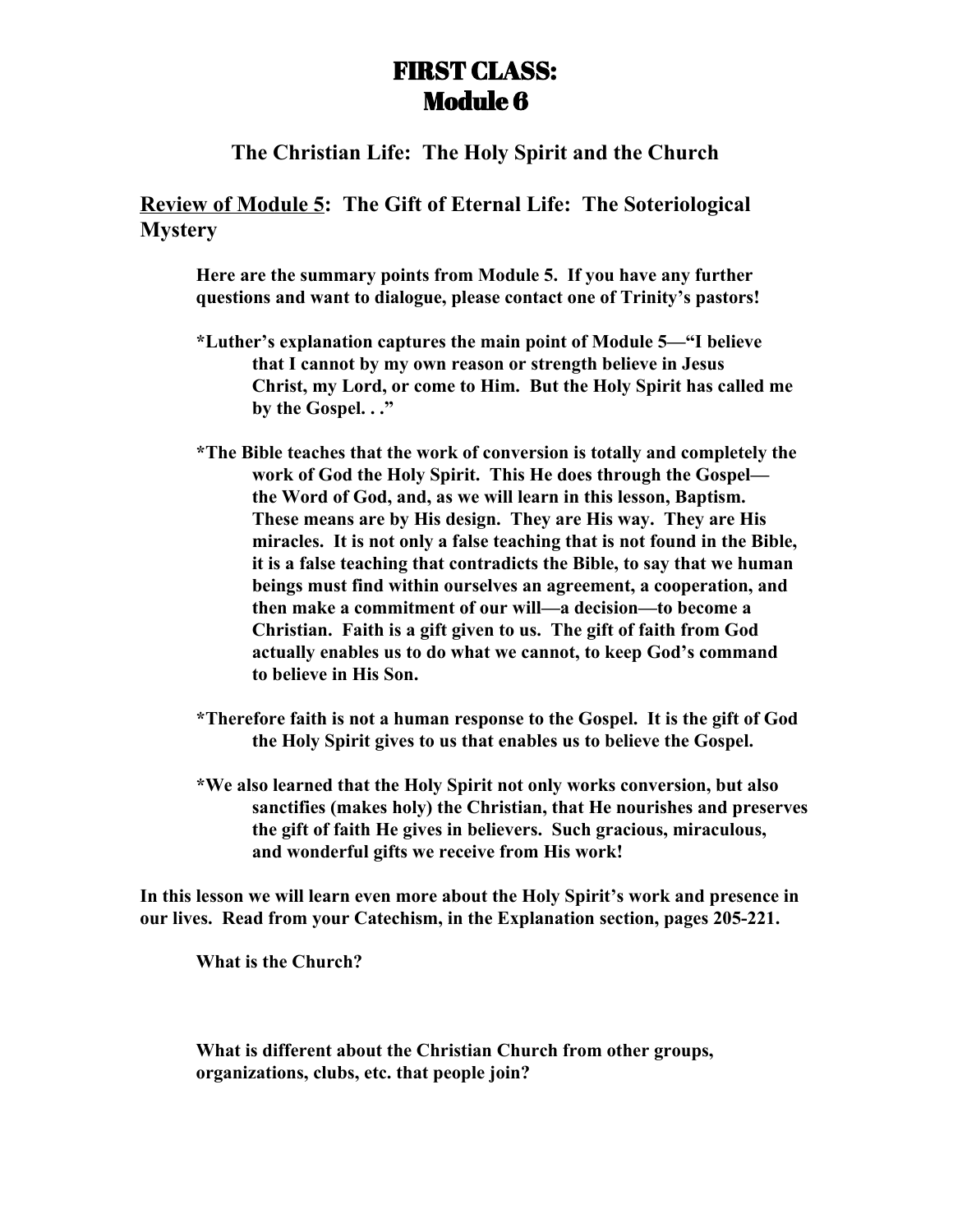**Why would we say God's gift of the forgiveness of sins is perhaps the most important of the many gifts God gives to us sinners?**

**When a sinner needs God and desires to seek and find Him, where is God to be found? Where has God directed us to find Him present?**

**How does this design of God, to bind Himself to specific means where He promises always to come and meet us, require faith in us?**

**What is the doctrine of justification by grace, for Christ's sake, through the Holy Spirit's gift of faith? What does this central teaching of Christianity actually mean?**

**What are the marks of the true Christian Church?**

**Why are there so many different denominations and groups of Christians?**

**The existence of so many different Christian churches, disagreeing with each other's teachings and practices. . .is this a good thing, a bad thing, or does it really matter?**

**If the church is composed of people who remain sinners, disagree so much with each other, continue to sin and fall away from Christ, and even at times are hypocritical, is it really necessary in remaining a Christian, to join and be active in a church?**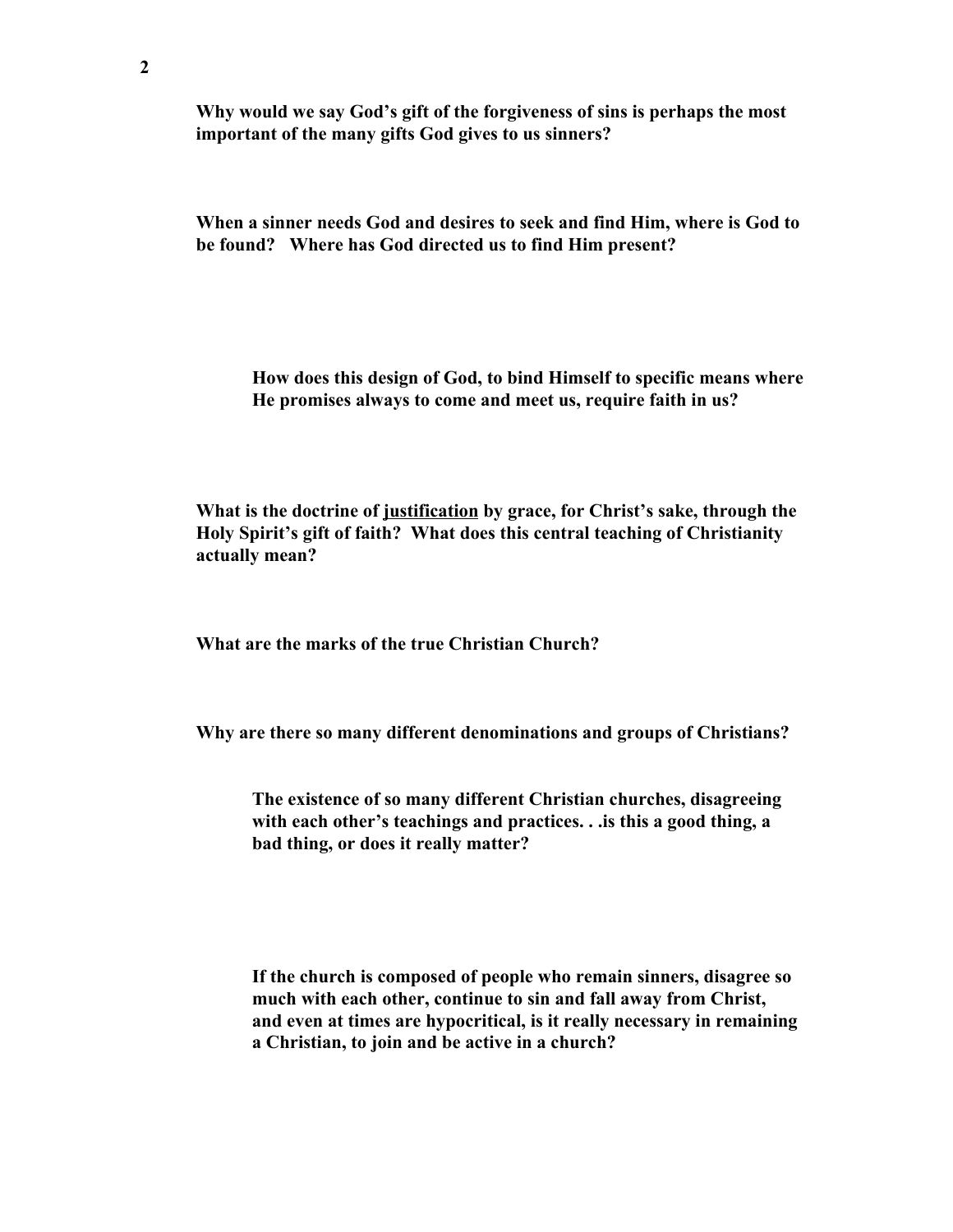**Now read from the Explanation in your Catechism, pages 314-321:**

**The Church is not a voluntary organization composed of believers who, by virtue of their personal relationship with Jesus, decide whether or not they will join this church or that church on the basis of how it agrees with what they believe. The teachings and practices of a church are not designed and carried out by a group of like-minded people in competition with other churches and church groups.**

**The Church was instituted by Jesus Christ Himself, and He remains the Head of His Church. He has given the Church its doctrine and teachings, and any church that does not remain faithful to His Word is not a faithful church. He has designed how the Church is to work, what its mission and vision is, and what truths must guide its practices and methodologies.**

**What is the main purpose of Christ's Church on earth? What authority has He given to the Church to carry out this mission?**

**What is the Christian absolution?**

**Why must the Church also be involved in the discipline of members?**

**How does the Church publicly carry out its mission and ministry?**

**Christ Jesus has also instituted the office of the holy ministry—the pastoral office—for servant leadership in His Church. This is the only divinely established office in the New Testament Church. Congregations and church bodies can create any number of other offices to assist in their ministry and mission.**

**What are the Biblical qualifications and requirements for one to serve in the office of the public ministry? (pastor)**

**Write below any questions or comments you want to communicate with Trinity's pastors regarding these or other issues about the Church:**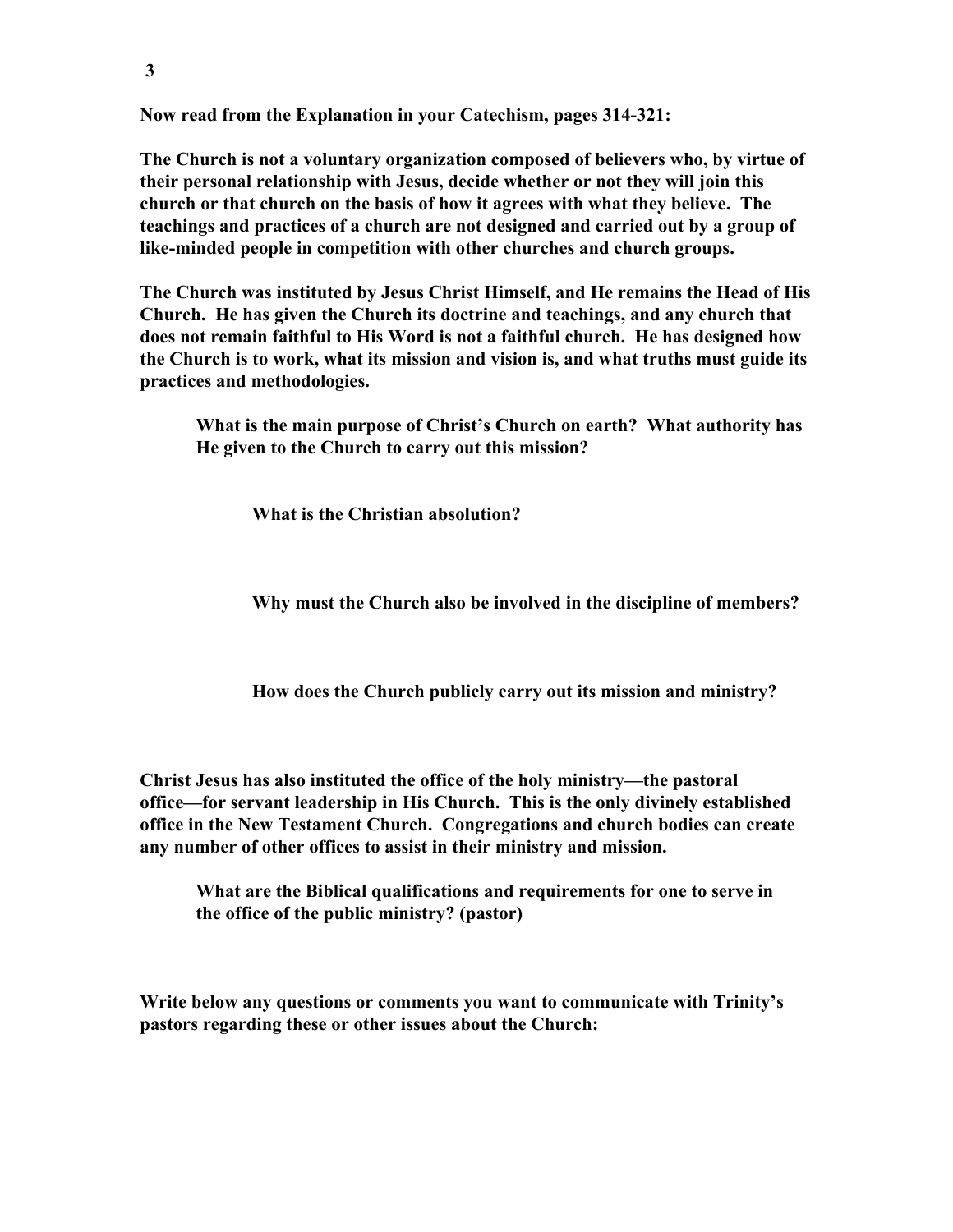**In preparation for the next two modules, read the following article:**

## **The Means of Grace**

**\_\_\_\_\_\_\_\_\_\_\_\_\_\_\_\_\_\_\_\_\_\_\_\_\_\_\_\_\_\_\_\_\_\_\_\_\_**

There are two basic approaches in Christianity today in understanding the presence of the invisible, almighty, all-present, and all-powerful God of the universe in our human lives. One approach might be called the *means of grace approach* and the other the *experiential approach*.

The *means of grace approach* answers the basic question, "Where is God to be found?" by the theological statement "He is hidden in His Word and in His Sacraments." This approach can clearly be shown to be the historic approach of Christianity from the apostolic age (Acts 2:42) through the Reformation in the sixteenth century. This approach contends that God offers and dispenses His love and grace to human beings through channels--or *means*--which He Himself has created and instituted in His Church. These means are defined in the Bible as the Word of God itself, and His sacraments. Roman Catholics, Eastern Orthodox, Lutherans, and Anglicans (Episcopalians) all promoted this theological approach. These churches do not deny that God is present and operates everywhere throughout all creation, but they hold that the spiritual blessings that come through Christ, namely, forgiveness of sins and all the treasures and gifts connected with His death and resurrection, are communicated and granted to human beings through and only through these external means.

Various churches within this approach teach various things regarding these means of grace. The Eastern Orthodox and Roman Catholic churches number seven sacraments, while the Lutherans count only two--Baptism and Holy Communion. Various ideas about how these means are constituted and how they function also exist, as we shall see when we study each.

The *experiential approach* denies that God works through channels or means, and affirms precisely that God does not need such vehicles. This approach answers the basic question, "Where is God to be found?" by the statement "He is to be found everywhere without and around you, and also within the Christian." Contemporary with Martin Luther were other sixteenth century reformers who judged that Luther and his colleagues did not go far enough to purify the Roman Catholic church, and they attempted to do away with everything that sounded like, looked like, tasted like, or smelled like Rome. (The Swiss reformer Ulrich Zwingli and the group of men known as the Radical Reformers were the most influential. . .) They denied the mystical and sacramental power of Baptism, many of them proposing that baptism be just a sign or public initiation into the church of one who had come to believe. Since only "believers' baptism" was practiced, obviously small children and infants were no longer baptized, a radical departure from 1500 years of practice. These reformers also boldly denied the age-old doctrine of the "real presence" of the very Body and Blood of Christ in the sacrament of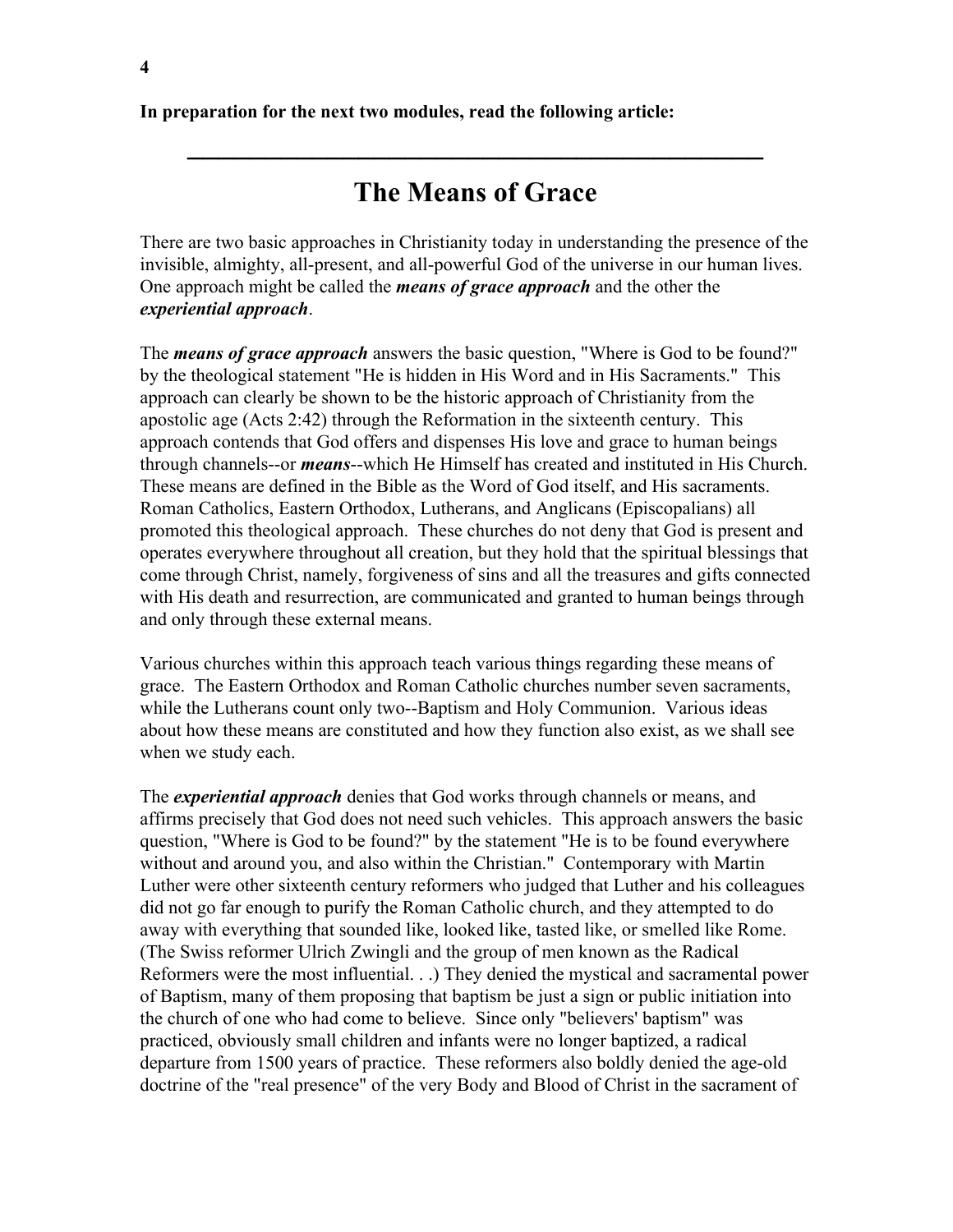Holy Communion. They taught (and often changed the very words of institution used in the liturgy) that only a symbolic presence was truly meant by Jesus' words, that the bread and wine were only a signification of His Body and Blood, which obviously were with Him on the throne of heaven to where He had ascended.

Those who promoted this *experiential approach* to the Christian faith and practice contended that God the Holy Spirit operated not through means but directly to and through the mind and the heart of the believer. The Christian practice of prayer was elevated to new heights--almost "sacramental" heights of importance, curiously enough--as the means and method of soliciting direct answers and guidance from God. Here in the United States of America the growth of the Baptist and Methodist churches, and the Arminiansim of the Great Awakening and other revival movements gave great impetus to this approach. The personal relationship between Jesus and the individual believer became the foremost consideration of faith, and a faith that did not profess a rich experience of God's grace and forgiveness was seen as doubtful if not unauthentic. Conversion itself was set within the framework of such an experience of God, and a decision by the individual was sought (and in some groups demanded) before assurance could be given and felt. Emotional experience was an important part of this experience; ritual and formal worship, however rich in content and meaningful it might be, was almost universally rejected in favor of an informal worship experience that allowed for outward and often emotional expression of one's feelings. The content of these worship events were purposefully revised to be more anthropological (human-centered).

The theological situation is much more complex than this simple summary of two approaches might mislead one to conclude. Within both approaches are a number of different theologies and practices. But these two approaches do represent a legitimate definition of two "kinds" of Christianity.

And these two approaches to Christianity remain a dividing line in the church-at-large today. These divisions, unfortunately, are not merely two brands of the same religion; neither side says as much. Those of the *experiential* school warn that the other approach is not capable of producing genuine conversion or true disciples who keep God's commandments faithfully. Those of the *means of grace* approach warn that not only does the other school of thought forfeit the sacramental power God intends the people of His church to possess and use, but that such experiential definitions of conversion, justification, and sanctification do not give all glory to Christ, which God has commanded His Church to do in carrying out the mission and ministry with which He has entrusted her.